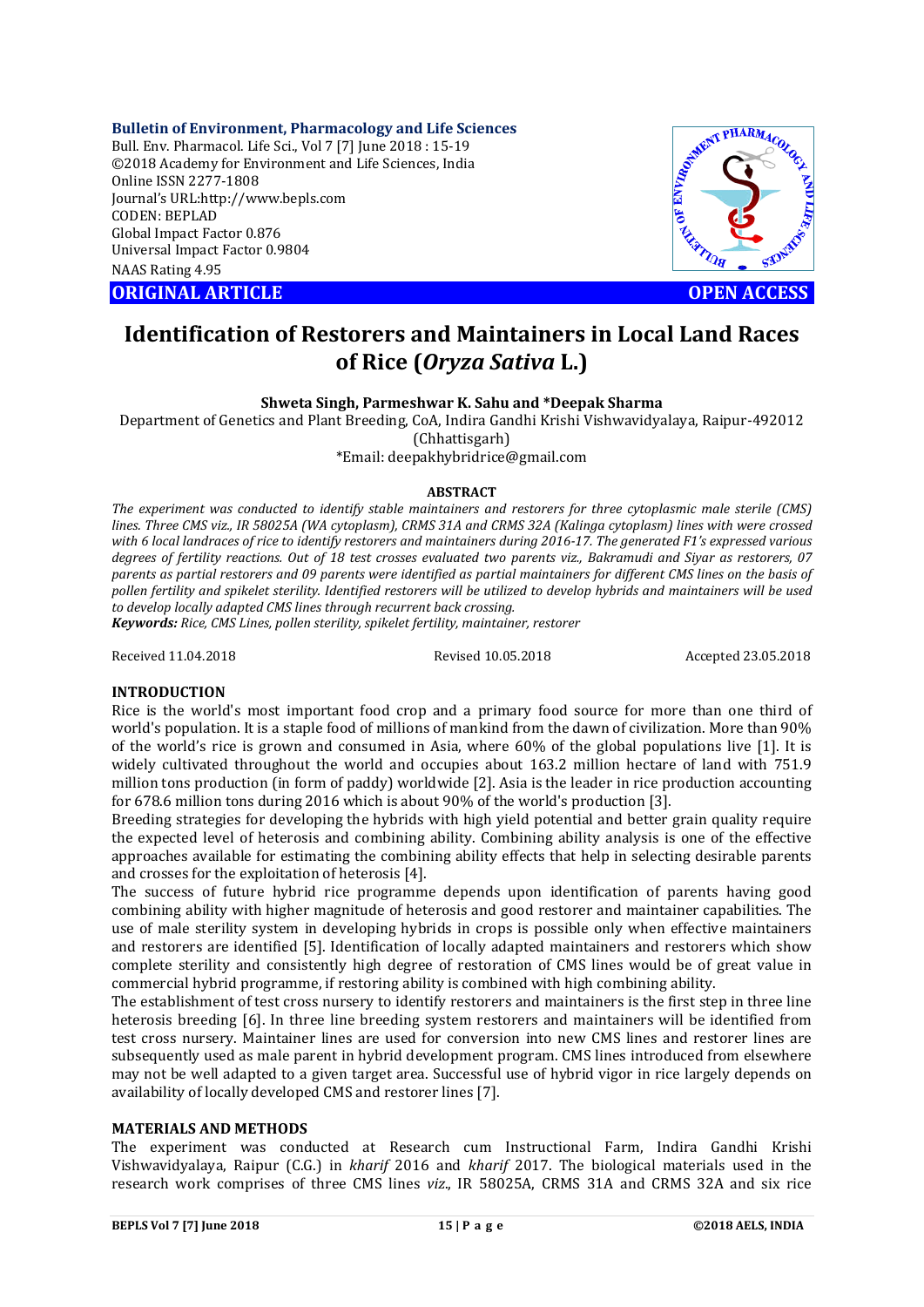landraces as testers *viz*., Kadamphool, Bakramudi, Maidubraj, Reladhan, Chandan and Siyar and their eighteen hybrids.

The eighteen corresponding hybrids were attempted by adopting L x T design [8]. The hybrids were evaluated along with their parents in Randomized Complete Block Design with two replications under rainfed conditions. Twenty one days old seedlings of total 21 hybrids and their parents were transplanted in the field. A standard spacing of 20 x 15 cm was adopted for the planting.

The panicles of CMS plant were bagged with butter paper before anthesis period. Pollen from pollen parents were dusted on bagged panicles of CMS line separately. So utmost care was taken while test crossing and crossed seeds from the combinations were collected for their evaluation.

# **Estimation of pollen fertility**

Pollen fertility test of F1 in test cross nursery was carried out for their fertility or sterility responses. The spikelets from the just emerged panicle of 05 randomly selected plants were collected in vial containing 70 percent ethanol. With the help of forceps, the anthers from the spikelets were placed on a glass slide containing 2% Iodine Potassium Iodide (IKI) strain. Then the anthers were gently crushed by using needle to release the pollen grains. After removing the debris, a covers lip was put on the slide and observed under microscope.

No. of fertile pollen grains

Pollen fertility (
$$
\%
$$
) = 1.100

Total no. of pollen grains

## **Estimation of spikelet fertility**

Estimation of spikelet fertility was done on three panicles per plant (two selected at random and one from the main culm) from five randomly selected plants for each test cross hybrid at maturity and were bagged to asses spikelet fertility/sterility. Spikelet fertility of hybrids was assessed by taking the count of well filled and chaffy spikelet in each panicle.

No. of filled spikelets

Spikelet fertility  $(\% ) =$  ---------------------------- x 100

Total no. of spikelets

# **Classification of pollen parents**

The criteria for classifying the parental lines as maintainers, partial maintainers, partial restorers and restorers were used as proposed by [9]. The categories of parental lines according to pollen fertility % and spikelet fertility % are given below in Table 1.1.

| Pollen fertility (%) | Spikelet fertility (%) | Category            |  |  |
|----------------------|------------------------|---------------------|--|--|
| $0 - 1$              |                        | Maintainers         |  |  |
| $1.1 - 50$           | $0.1 - 50$             | Partial maintainers |  |  |
| 50.1-80              | 50.1-75                | Partial restorers   |  |  |
| >80                  | >75                    | Restorers           |  |  |

**Table 1.1 Criteria for classifying the parental lines**

## **RESULTS AND DISCUSSION**

Identification of restorers and maintainers was carried out by considering observations on pollen fertility and spikelet fertility percentage as per the classification is given by (9).

The restorers and maintainers identified in the present investigation are presented in the Table 1.2 and their frequencies are illustrated in Table 1.3 and Figure 1.

The studies on pollen and spikelet fertility percentages indicated that none of the testers could be identified as potential maintainer. The frequency of potential maintainers is very low as compare to restorers. Results were confirmed by [10] as they were also not found any potential maintainers from their study.

Tester Kadamphool has been identified as partial maintainer for the CMS line CRMS 31A. The Kadamphool is very popular aromatic short grain variety. Therefore for converting this variety as potential maintainer its crosses were attempted with other CMS lines. Its partial maintainer will be further crossed with other potential maintainer lines (*i.e.* B x B crosses). The parents Reladhan and Chandan have been identified as partial maintainers for all the three lines. The genotype Siyar have been identified as partial maintainer in relation to lines CRMS 31A and CRMS 32A. Similar work plan was reported by [10-12].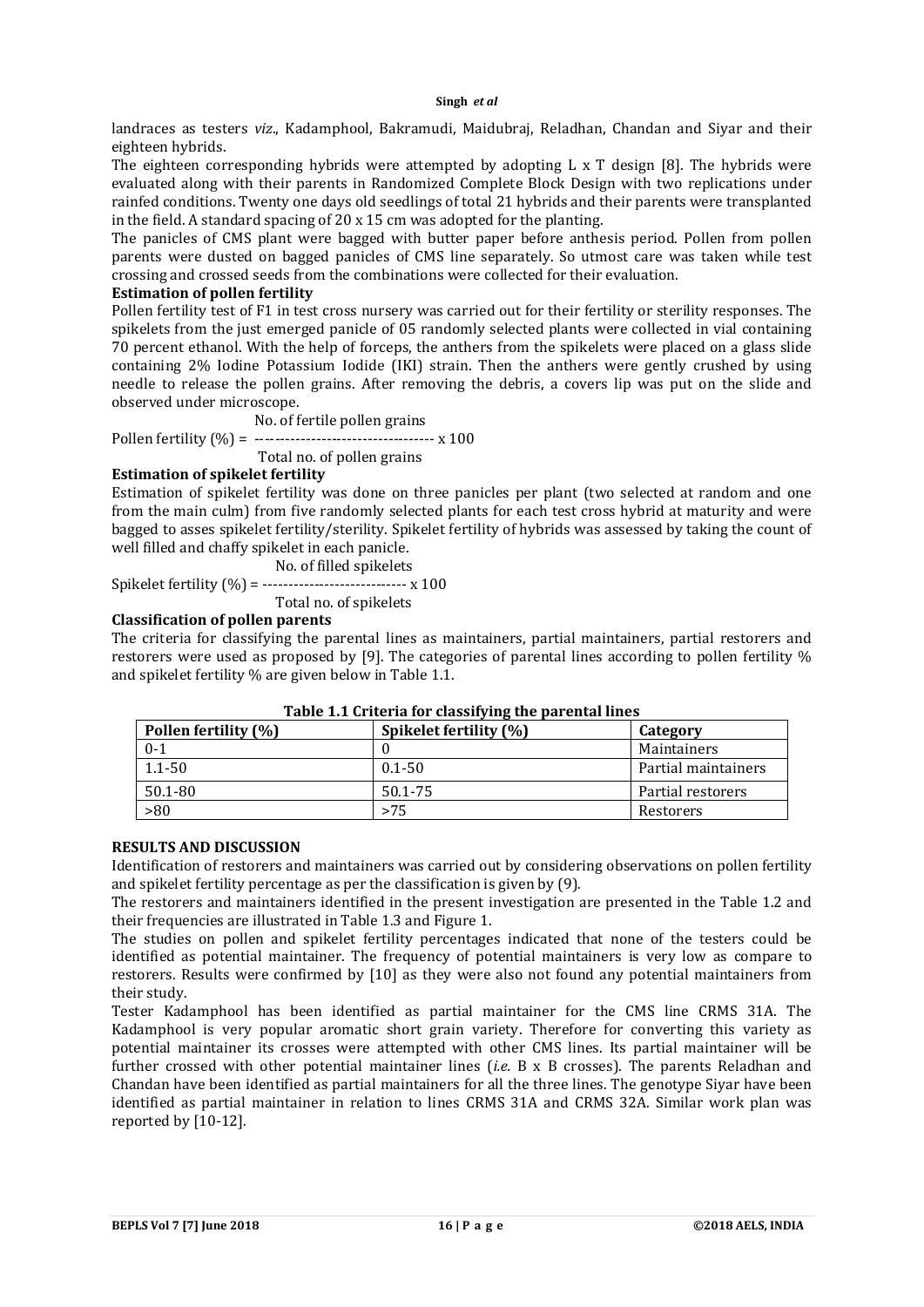| <b>Potential Maintainer</b><br><b>CMS</b> |                           | <b>Partial Maintainer</b>   | <b>Partial Restorer</b> | <b>Potential Restorer</b> |  |
|-------------------------------------------|---------------------------|-----------------------------|-------------------------|---------------------------|--|
| Line                                      | (Pollen fertility 0-1%)   | (Pollen fertility 1.1-50%)  | (Pollen fertility 50.1- | (Pollen fertility >       |  |
|                                           | and spikelet fertility 0- | and spikelet fertility 0.1- | 80% and spikelet        | 80% and spikelet          |  |
|                                           | $0.1\%$                   | 50%)                        | fertility $50-75%$      | fertility $> 75\%$ )      |  |
| <b>IR 58025A</b>                          |                           | Reladhan, Chandan           | Kadamphool,             | Siyar                     |  |
|                                           |                           |                             | Bakramudi, Maidubraj    |                           |  |
| <b>CRMS 31A</b>                           |                           | Kadamphool, Reladhan,       | Maidubraj               | Bakramudi                 |  |
|                                           |                           | Chandan, Siyar              |                         |                           |  |
| <b>CRMS 32A</b>                           |                           | Reladhan, Chandan, Siyar    | Kadamphool,             |                           |  |
|                                           |                           |                             | Bakramudi, Maidubraj    |                           |  |

**Table 1.2**List of Identified Restorers and Maintainers

# **Table 1.3**Frequency of Restorers and Maintainers

|                  | Classification based on |                         |    |               |    |               |   |               |                           |               |    |               |    |               |   |               |
|------------------|-------------------------|-------------------------|----|---------------|----|---------------|---|---------------|---------------------------|---------------|----|---------------|----|---------------|---|---------------|
| <b>CMS</b> Lines |                         | <b>Pollen Fertility</b> |    |               |    |               |   |               | <b>Spikelet Fertility</b> |               |    |               |    |               |   |               |
|                  | R                       | $\frac{0}{0}$           | PR | $\frac{0}{0}$ | PМ | $\frac{0}{0}$ | M | $\frac{0}{0}$ | R                         | $\frac{0}{0}$ | PR | $\frac{0}{0}$ | PM | $\frac{0}{0}$ | М | $\frac{0}{0}$ |
| <b>IR58025A</b>  |                         | 5.55                    | 3  | 16.66         |    | 11.11         |   |               |                           | 5.55          | 5. | 16.66         | 2  | 11.11         |   | $\Omega$      |
| <b>CRMS 31A</b>  |                         | 5.55                    |    | 5.55          |    | 22.22         |   | $\theta$      |                           | 5.55          |    | 5.55          | 4  | 22.22         |   | $\Omega$      |
| <b>CRMS 32A</b>  | $\theta$                | - 0                     | 3  | 16.66         |    | 16.66         |   |               |                           |               | ×. | 16.66         | 3  | 16.66         |   | $\Omega$      |
| Total            | - 2                     | 11.12                   | −  | 38.89         | 9  | 49.99         |   | $\bf{0}$      |                           | 11.12         | −  | 38.88         | 9  | 50            | 0 | $\mathbf{0}$  |



**Fig 1:** Frequency of Restorers and Maintainers

Two genotypes *viz*., Bakramudi and Siyar were identified as potential restores for CMS lines CRMS 31A and IR58025A respectively. The hybrid CRMS 31A/ Bakramudi showed highest pollen fertility (85.77%) followed by IR 58025A/ Siyar (83.64%) whereas spikelet fertility percentage is higher in IR 58025A/ Siyar (81.58%) followed by CRMS 31A/ Bakramudi (77.18%). Therefore these crosses can be effectively utilized as good restorer lines to develop high yielding rice hybrids. These kinds of reports were also found by other scientists. 07 hybrids were found potential restorer out of 21 hybrids by [10] and 18 hybrids performed as effective restorer out of 38 genotypes by [7].

In some cases, the same genotype behaved as a restorer for one CMS line and as partial maintainer or partial restorer for the other CMS line. Similar type of results was reported by [13].

Tester Kadamphool behaved as partial maintainer for CMS line CRMS 31A and partial restorer for both CMS line IR 58025A and CRMS 32A based on pollen and spikelet fertility respectively. Genotype Bakramudi behaved as potential restorer for CRMS 31A and partial restorer for IR 58025A and CRMS 32A.Genotype Maidubraj behaved as partial restorer for all the CMS line IR 58025A, CRMS 31A and CRMS 32A. Genotype Reladhan behaved as partial maintainer for all lines *i.e.* IR 58025A, CRMS 31A and CRMS32A. Tester Chandan behaved as partial maintainer for all lines. Tester Siyar behaved as effective restorer for line IR 58025A and partial maintainer for both lines CRMS 31A and CRMS 32A. The reason behind these variations in behavior of fertility restoration indicates that the fertility-restoring genes are different or their penetrance and expressivity varied according to genotypes of the parents or the modifiers of female background. This could be due to differential nuclear cytoplasmic interactions between the testers and CMS lines. This kind of the differential reaction of the same genotype in restoring the fertility of different CMS lines of same cytoplasmic source was reported by [5, 14 and 15].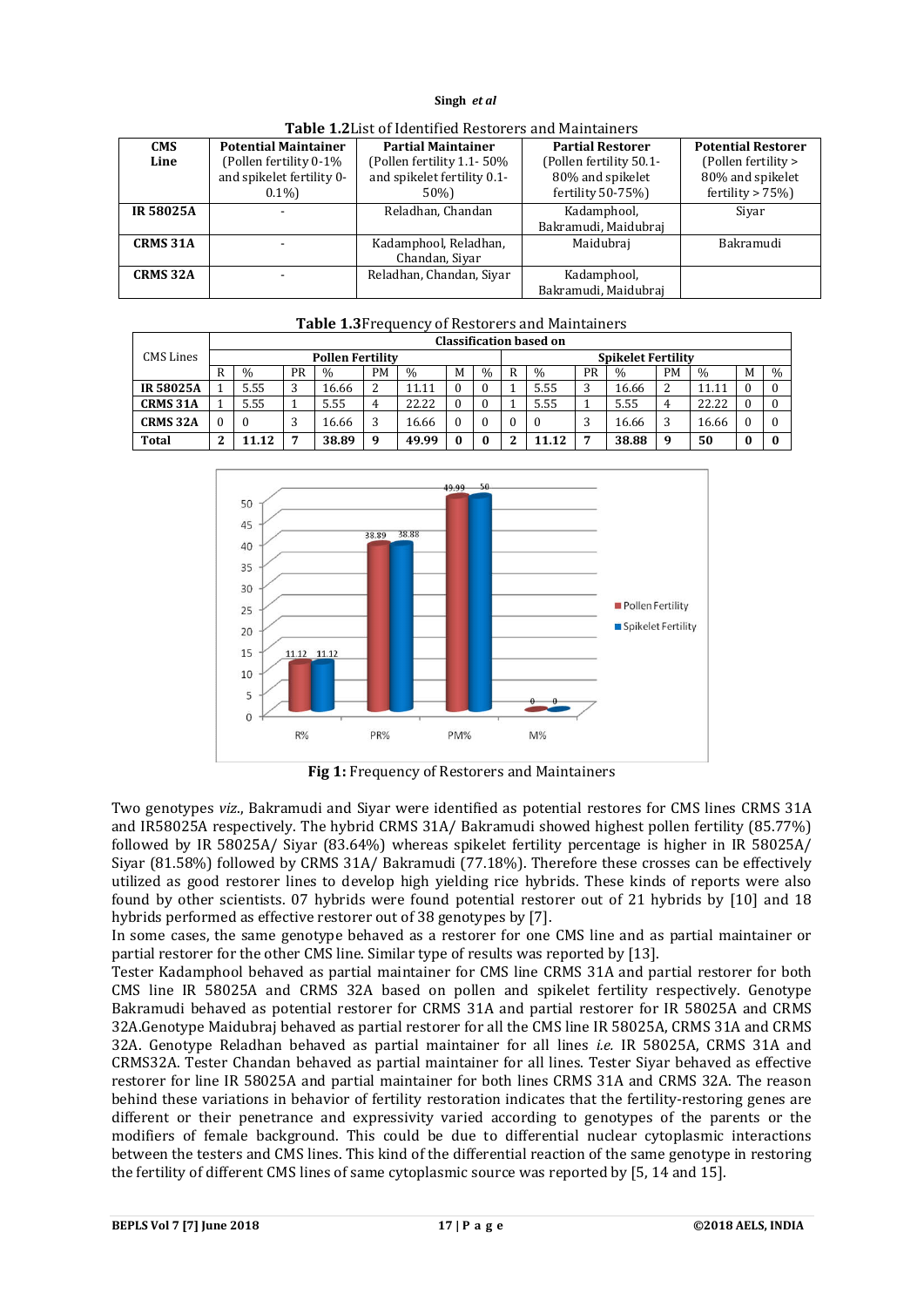The parents Kadamphool and Bakramudi performed as partial restorer for lines IR 58025A and CRMS 32A whereas, Maidubraj acted as partial restorer for all the three lines.

| <b>Crosses</b>         | Days to 50%<br><b>Flowering</b> | <b>Filled</b><br>spikelets per<br>panicle | Pollen<br>fertility<br>(%) | <b>Spikelet fertility</b><br>percent $(\% )$ | Fertility<br>reaction |  |
|------------------------|---------------------------------|-------------------------------------------|----------------------------|----------------------------------------------|-----------------------|--|
| IR 58025A x Kadamphool | 92.75                           | 147.25                                    | 75.72                      | 73.37                                        | <b>PR</b>             |  |
| IR 58025A x Bakramudi  | 93.25                           | 161.75                                    | 79.85                      | 67.62                                        | <b>PR</b>             |  |
| IR 58025A x Maidubraj  | 99.50                           | 167.25                                    | 73.59                      | 63.43                                        | <b>PR</b>             |  |
| IR 58025A x Reladhan   | 104.75                          | 69.00                                     | 25.63                      | 32.54                                        | <b>PM</b>             |  |
| IR 58025A x Chandan    | 95.25                           | 43.25                                     | 15.59                      | 25.47                                        | <b>PM</b>             |  |
| IR 58025A x Siyar      | 100.50                          | 177.75                                    | 83.64                      | 81.58                                        | R                     |  |
| CRMS 31A x Kadamphool  | 94.75                           | 114.50                                    | 35.69                      | 42.72                                        | <b>PM</b>             |  |
| CRMS 31A x Bakramudi   | 100.00                          | 213.25                                    | 85.77                      | 77.18                                        | R                     |  |
| CRMS 31A x Maidubraj   | 99.75                           | 164.00                                    | 77.67                      | 69.64                                        | <b>PR</b>             |  |
| CRMS 31A x Reladhan    | 101.25                          | 11.25                                     | 14.82                      | 6.65                                         | PM                    |  |
| CRMS 31A x Chandan     | 100.50                          | 7.00                                      | 13.75                      | 6.04                                         | <b>PM</b>             |  |
| CRMS 31A x Siyar       | 105.00                          | 71.00                                     | 20.84                      | 28.57                                        | <b>PM</b>             |  |
| CRMS 32A x Kadamphool  | 95.25                           | 178.25                                    | 71.40                      | 69.27                                        | <b>PR</b>             |  |
| CRMS 32A x Bakramudi   | 92.25                           | 164.00                                    | 78.51                      | 71.66                                        | <b>PR</b>             |  |
| CRMS 32A x Maidubraj   | 107.50                          | 147.75                                    | 73.96                      | 64.40                                        | <b>PR</b>             |  |
| CRMS 32A x Reladhan    | 105.00                          | 82.75                                     | 33.42                      | 40.76                                        | PM                    |  |
| CRMS 32A x Chandan     | 101.50                          | 4.75                                      | 10.02                      | 2.82                                         | <b>PM</b>             |  |
| CRMS 32A x Siyar       | 101.00                          | 92.50                                     | 27.85                      | 39.13                                        | <b>PM</b>             |  |

**Table 1.3** Fertility restoration study for identification of restorers and maintainers

\*R= Restorer, PR= Partial restorer, PM= Partial Maintainer

#### **Conclusion**

In the present investigation two genotypes *viz.,* Bakramudi and Siyar were identified as potential restorers for CMS lines CRMS 31A and IR 58025A respectively. Potential restorers identified in the present study can be further used for developing good, high yielding and quality rice hybrids. Whereas short grain aromatic rice Kadamphool identified as partial maintainer will be further improved by attempting B x B crosses and converted into locally adapted similar grain type CMS line.

## **REFERENCES**

- 1. Khush, G. S. (2005). What it will take to Feed 5.0 Billion Rice consumers in 2030. *Plant Mol. Bio*., **59**: 1-9.
- 2. FAO. (2017). Rice market monitor. 20 (1): 1-38. Data accessed on 15 May, 2017. Available at http://www.fao.org/fileadmin/templates/est/COMM\_MARKETS\_MONITORING/Rice/Images/RMM/RMM\_APR1 7\_H.pdf.
- 3. FAO. (2016). Rice market monitor. XIX(3): 1-38. http://www.fao.org/fileadmin/ templates/est/ COMM\_MARKETS\_MONITORING/Rice/Images/RMM/RMM Oct16\_H.pdf.
- 4. Faiz, F.A. Sabar, M. Awan, T.H., Ijaz, M. and Manzoor, Z. (2006). Heterosis and combining ability analysis in basmati rice hybrids. *J. Anim. Pl. Sci.*,**16**(1-2): 56-59.
- 5. Sharma, S.K., Singh, S.K., Nandan, R. and Kumar, M. (2012). Identification of Restorers and Maintainers for CMS lines of Rice (*Oryza sativa* L*.*). *Indian J. Plant Genet. Resour,.* **25**(2): 186-188.
- 6. Akhter, M., Zahid, M. A., Sabar, M. and Ahamd, M. (2008). Identification of restorers and maintainers for the development of rice hybrids. *J. Anim. Pl. Sci.,* **18**(1): 39- 40.
- 7. Prasad, R. K., Radha Krishna, K.V., Kumar, S., and Subba Rao, L. V. (2017). Identification of Elite Restorers and Maintainers in Rice (*Oryza sativa* L.) Based on Pollen Fertility and Spikelet Fertility Studies. *Int.J.Curr.Microbiol.App.Sci* **6**(8): 2647-2651.
- 8. Kempthorne, O. (1957). An introduction to Genetic Statistics. John Wiley and Sons Inc., New York.
- 9. Virmani, S.S., Viraktamath, B.C., Casal, C.L., Toledo, R.S., Lopez, M.T. and Monaldo, J.O. (1997). *Hybrid rice breeding manual,* International rice research institute, Phillipines.
- 10. Sahu P.K., Sahu P., Singh Satyapal, Patel T. S. and Sharma D. (2010). Identification of Restorers and Maintainers for Development of Rice Hybrids using WA and Kalinga sources of CMS lines. *Electronic Journal of Plant Breeding,*  **5**(4): 752-755. ISSN 0975-928X
- 11. Singh, R. and Singh, R. (2000). Heterosis studies in rice using "WA" based CMS system for developing hybrids for eastern Uttar Pradesh. *Ann. Agric. Res.,* **21**(1):79-83.
- 12. Durai, A.A. and Nadarajan, N. (2007). New restorers for WA-cytoplasmic genic male sterile (CMS) lines in rice (*Oryza sativa* L.). *Agric. Sci. Dig.,* **27**(3): 170173.
- 13. Bisne, R. and Motiramani, N.K. (2005). Identification of maintainers and restorers using WA source cytoplasmic male sterile lines in rice. *Int. Rice Res. Notes,* **30**(1): 14-15.